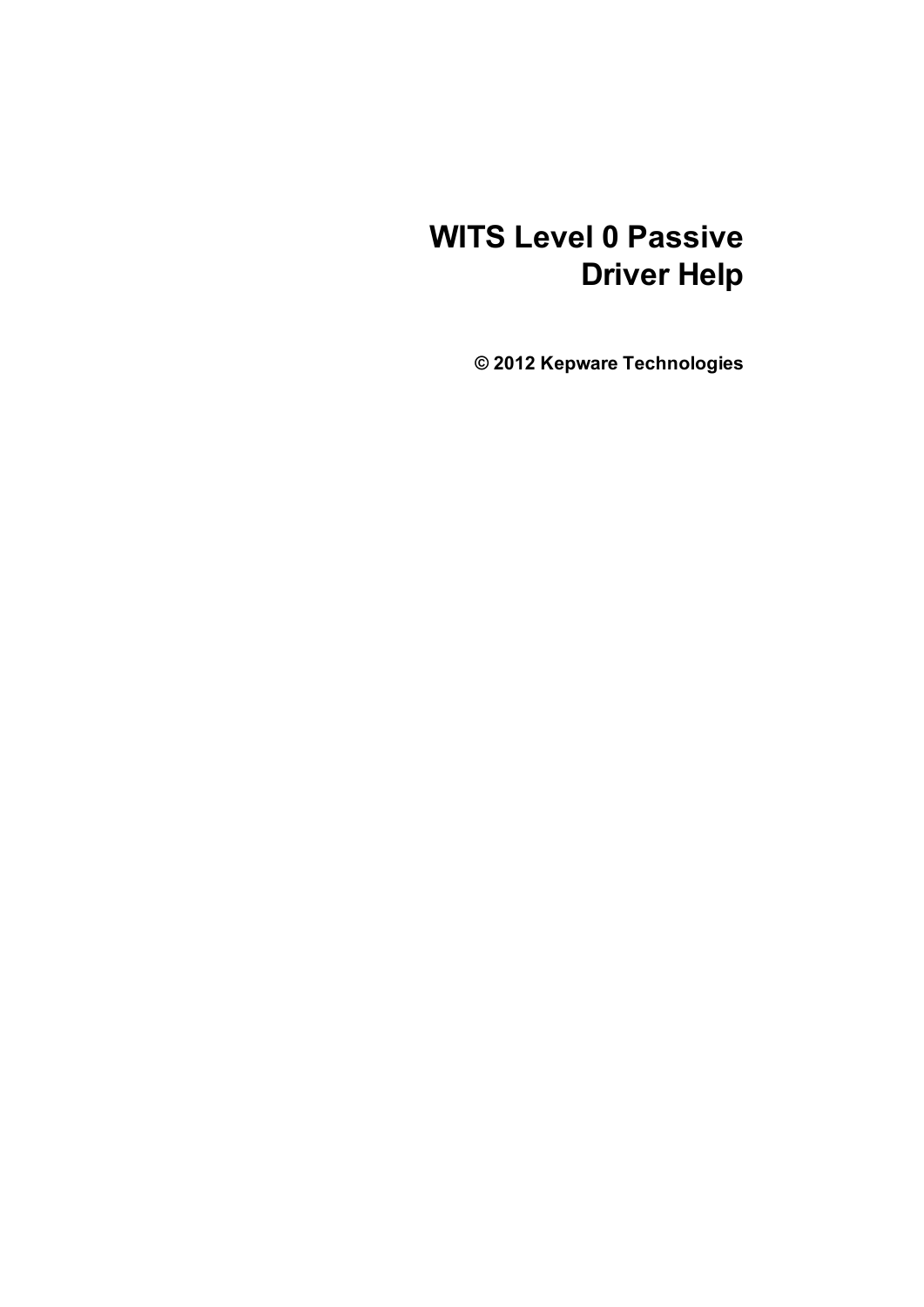# <span id="page-1-0"></span>**Table of Contents**

| Device ' <device name="">' item '<wits id="">', Write value length exceeds maximum frame length g</wits></device>                                          |  |
|------------------------------------------------------------------------------------------------------------------------------------------------------------|--|
| Device ' <device name="">', Abandoning current message after <time in="" ms=""> ms of inactivity 9</time></device>                                         |  |
| Device ' <device name="">', Communications have timed out after <time in="" seconds=""> seconds of  q</time></device>                                      |  |
| Device ' <device name="">', Invalid delimiter. Expecting '<configured delimiter="">'. Discarding</configured></device>                                     |  |
| Device ' <device name="">', Message parsing error. Discarding remainder of message 10</device>                                                             |  |
| Device ' <device name="">', More than 4096 bytes in item '<wits id="">' data. Discarding remainder of .</wits></device>                                    |  |
| Device ' <device name="">', Non-numeric WITS ID found: '<wits id="">'. Discarding remainder of mes-.</wits></device>                                       |  |
| Device ' <device name="">', Non-printable character '<hex byte="">' found in WITS ID. Discarding</hex></device>                                            |  |
| Device ' <device name="">', Non-printable character '<hex byte="">' in item '<wits id="">' data. Dis-</wits></hex></device>                                |  |
| Device ' <device name="">', Received Null value '<null value="">' for item '<wits id="">'. Setting tag to</wits></null></device>                           |  |
| Device ' <device name="">', Value '<value>' is invalid for item '<wits id="">' with data type '<data <="" td=""><td></td></data></wits></value></device>   |  |
| Device ' <device name="">', Value '<value>' out of range for item '<wits id="">' with data type '<data <="" td=""><td></td></data></wits></value></device> |  |
| Unable to write to address ' <address>' on device '<device name="">'. Invalid socket 11</device></address>                                                 |  |
|                                                                                                                                                            |  |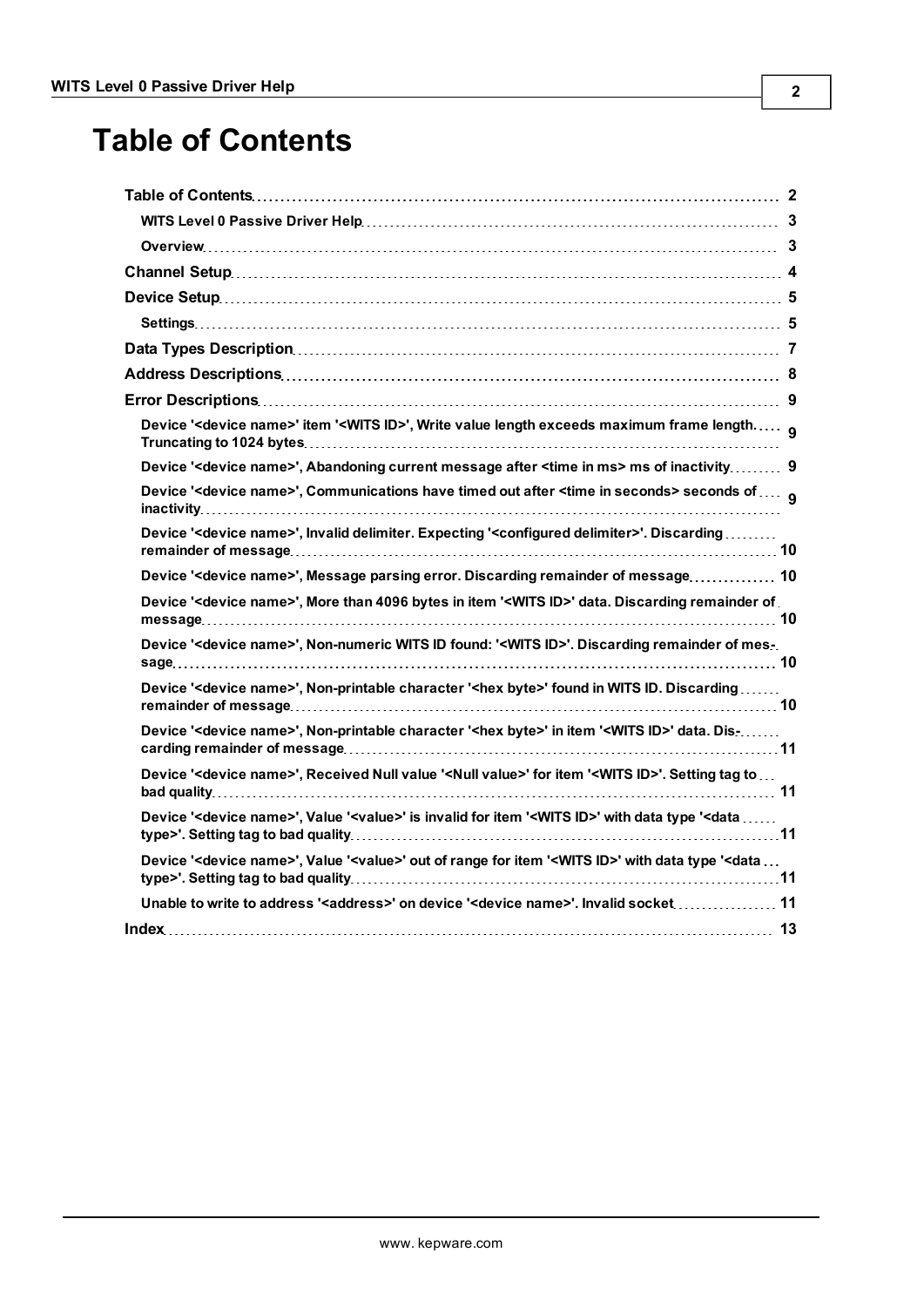# <span id="page-2-0"></span>**WITS Level 0 Passive Driver Help**

Help version 1.004

#### **CONTENTS**

**[Overview](#page-2-1)** What is the WITS Level 0 Passive Driver?

**[Channel](#page-3-0) [Setup](#page-3-0)** How do I specify timeout settings for the channel?

**[Device](#page-4-0) [Setup](#page-4-0)** How do I configure devices for use with this driver?

**[Data](#page-6-0) [Types](#page-6-0) [Description](#page-6-0)** What data types does this driver support?

#### **[Address](#page-7-0) [Descriptions](#page-7-0)**

How do I address a data location on a WITS Level 0 Passive Driver device?

#### **[Error](#page-8-0) [Descriptions](#page-8-0)**

<span id="page-2-1"></span>What error messages are produced by the WITS Level 0 Passive Driver?

#### **Overview**

The WITS Level 0 Passive Driver provides an easy and reliable way to connect WITS Level 0 devices to OPC client applications, including HMI, SCADA, Historian, MES, ERP and countless custom applications. It is intended for use with devices that support Level 0 of the WITS protocol and transmit unsolicited data.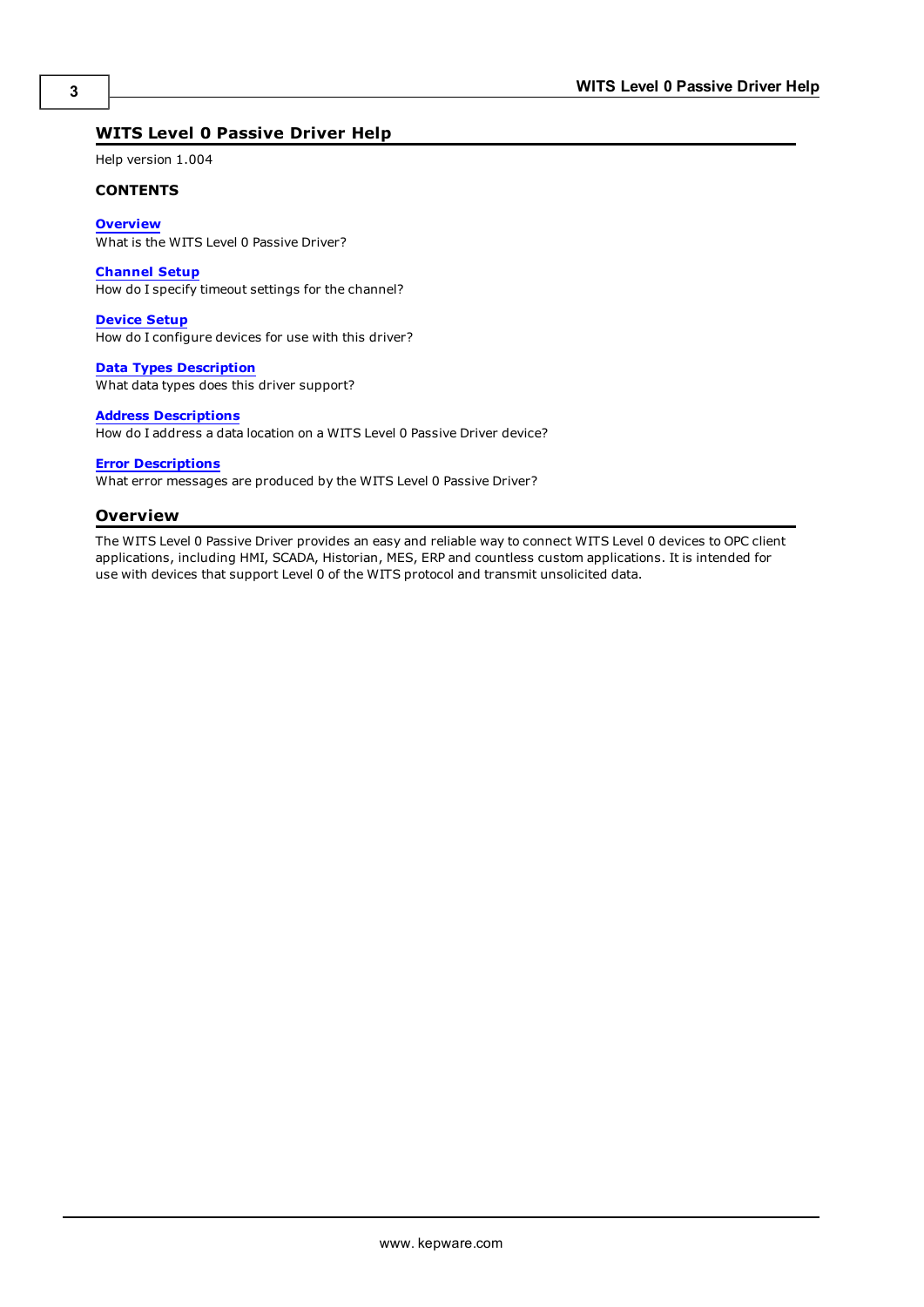# <span id="page-3-0"></span>**Channel Setup**

| Timeout               |                                                                                                                                                                                                                                          |
|-----------------------|------------------------------------------------------------------------------------------------------------------------------------------------------------------------------------------------------------------------------------------|
| New Channel - Timeout | x                                                                                                                                                                                                                                        |
| .0                    | The Communications Timeout is the time the driver<br>will wait between messages. Set to 0 to disable.<br>The Inter-Character Timeout is the time the driver<br>will wait between characters before resetting to<br>expect a new message. |
|                       | Communications Timeout (sec):<br>늮<br>10<br>250<br>싂<br>Inter-Character Timeout (ms):                                                                                                                                                    |
|                       | Cancel<br>$<$ Back<br>Help<br>Next                                                                                                                                                                                                       |

Descriptions of the parameters are as follows:

**• Communications Timeout:** This parameter specifies the time in seconds that the driver will wait between receiving unsolicited messages. When the timeout expires, the device's error state will be set and all tags owned by the associated device will be set to Bad quality. A value of 0 will disable the timeout. The valid range is 0 to 3600 seconds. The default setting is 0 seconds.

**Note:** When left at the default disabled setting, users will not receive error messages if communications with the device stop.

**Inter-Character Timeout:** This parameter specifies the time in milliseconds that the driver will wait between receiving bytes within a message. When the timeout expires, the device's error state will be set, the current message will be abandoned, and the driver will interpret the next received byte as the beginning of a new message. The valid range is 50 to 1000 milliseconds. The default setting is 250 milliseconds.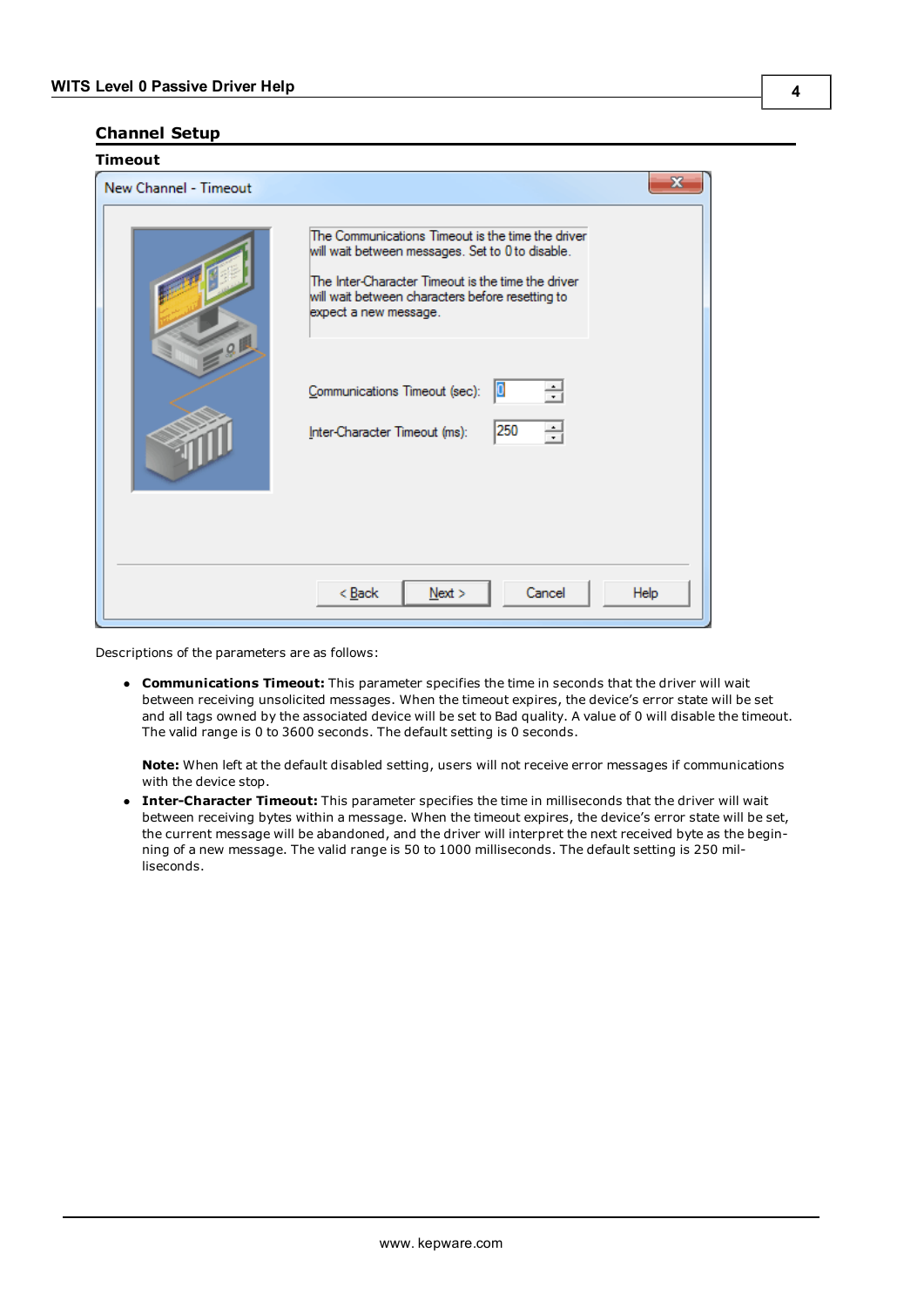# <span id="page-4-0"></span>**Device Setup**

# **Supported Devices**

All devices that transmit unsolicited WITS Level 0 data.

# **Communication Protocol**

WITS Level 0.

#### **Supported Communication Parameters**

Baud Rate: All major Baud rates. Parity: Odd, Even, and None. Data Bits: 8. Stop Bits: 1 and 2.

**Note:** Not all of the listed configurations may be supported in every device.

#### **Maximum Number of Channels and Devices**

The maximum number of channels supported by this driver is 256. The maximum number of devices supported is 256 (1 device per channel).

#### **Unsolicited Ethernet Encapsulation**

This driver supports Unsolicited Ethernet Encapsulation, which allows the driver to communicate with serial devices attached to an Ethernet network using a terminal server. It may be enabled for the channel in the Communications tab of Channel Properties. For more information, refer to the OPC server's help file.

#### **Automatic Tag Database Generation**

This driver supports the Automatic Tag Database Generation of all pre-defined WITS records. For more information on pre-defined WITS records, refer to **[W.I.T.S.](http://home.sprynet.com/~carob/) [Wellsite](http://home.sprynet.com/~carob/) [Information](http://home.sprynet.com/~carob/) [Transfer](http://home.sprynet.com/~carob/) [Specification](http://home.sprynet.com/~carob/)**.

## **Cable Diagram**



#### <span id="page-4-1"></span>**Settings**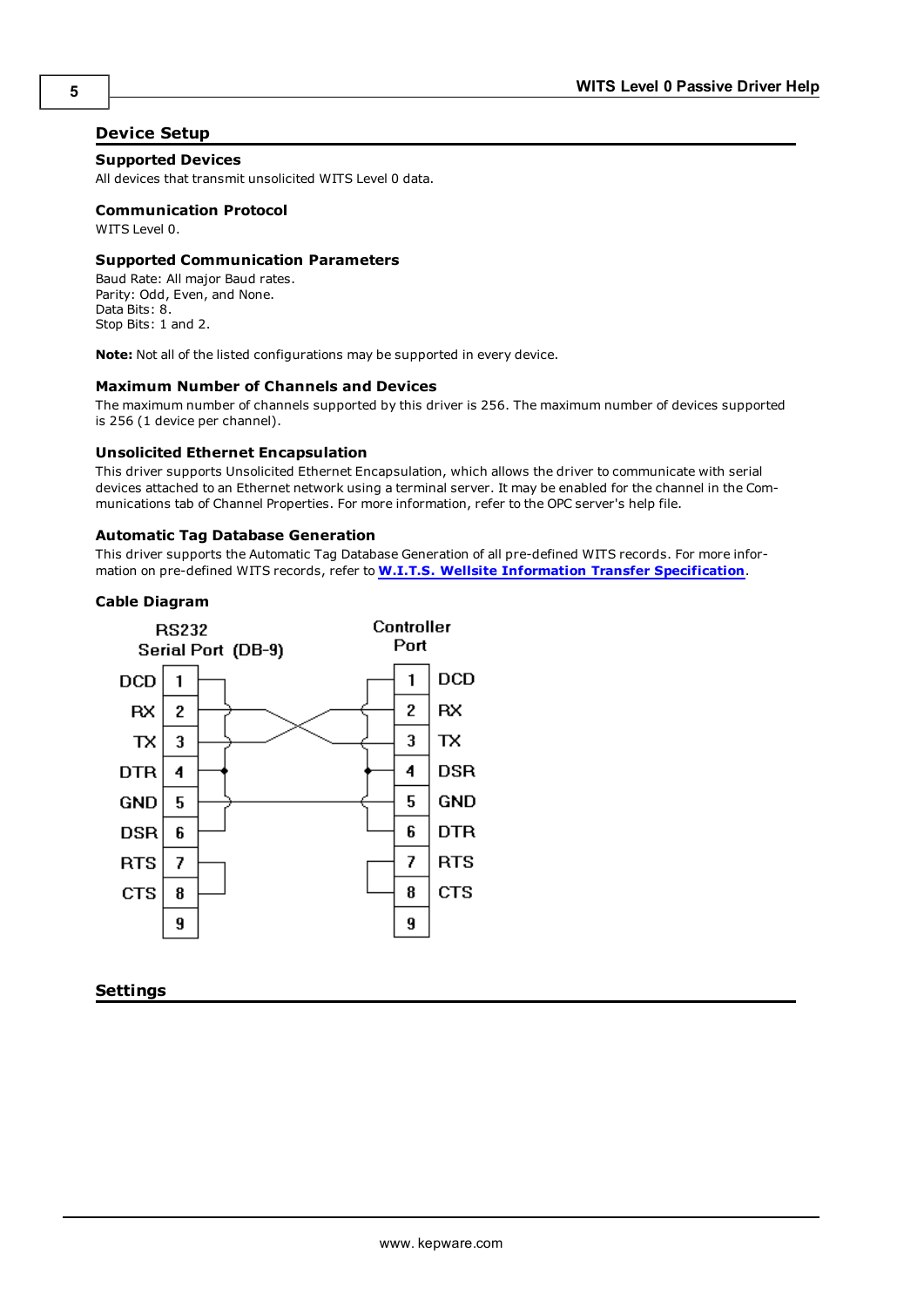| New Device - Settings |                                                                                                                                                                                                                                                                                                                                      |
|-----------------------|--------------------------------------------------------------------------------------------------------------------------------------------------------------------------------------------------------------------------------------------------------------------------------------------------------------------------------------|
| $-9$                  | Select the delimiter to be sent and expected<br>between the lines of a message.<br>Select whether tag is updated immediately on<br>write, and the minimum time between writes.<br>Protocol Settings<br><cr><lf><br/>Delimiter:<br/>Write Settings<br/>Update local value on write<br/>싂<br/>10<br/>Inter-write delay (ms):</lf></cr> |
|                       | <br>Cancel<br>< <u>B</u> ack<br>Help<br>Next >                                                                                                                                                                                                                                                                                       |

Descriptions of the parameters are as follows:

- **Delimiter:** This parameter specifies the sequence of characters that the driver will expect between the lines of a WITS Level 0 message. Options include <CR><LF>, <LF><CR>, <CR>, and <LF>. The default setting is <CR><LF>. Descriptions of the options are as follows:
	- **<CR><LF>:** This option is a carriage return followed by a line feed.
	- **·** <LF><CR>: This option is a line feed followed by a carriage return.
	- **<CR>:** This option is a carriage return.
	- **c** <LF>: This option is a line feed.
- **· Update local value on write:** When checked, this option will update the local value immediately when a tag is written. This option should be disabled when the WITS device is expected to echo the written item back to the driver. The default setting is unchecked.

**Note:** If the device is in an error state, the tag's value will not be updated until the error state is cleared.

**Inter-write delay:** This parameter specifies the minimum amount of time that the driver will wait in between sending requests to the target device. The default setting is 0 milliseconds.

**6**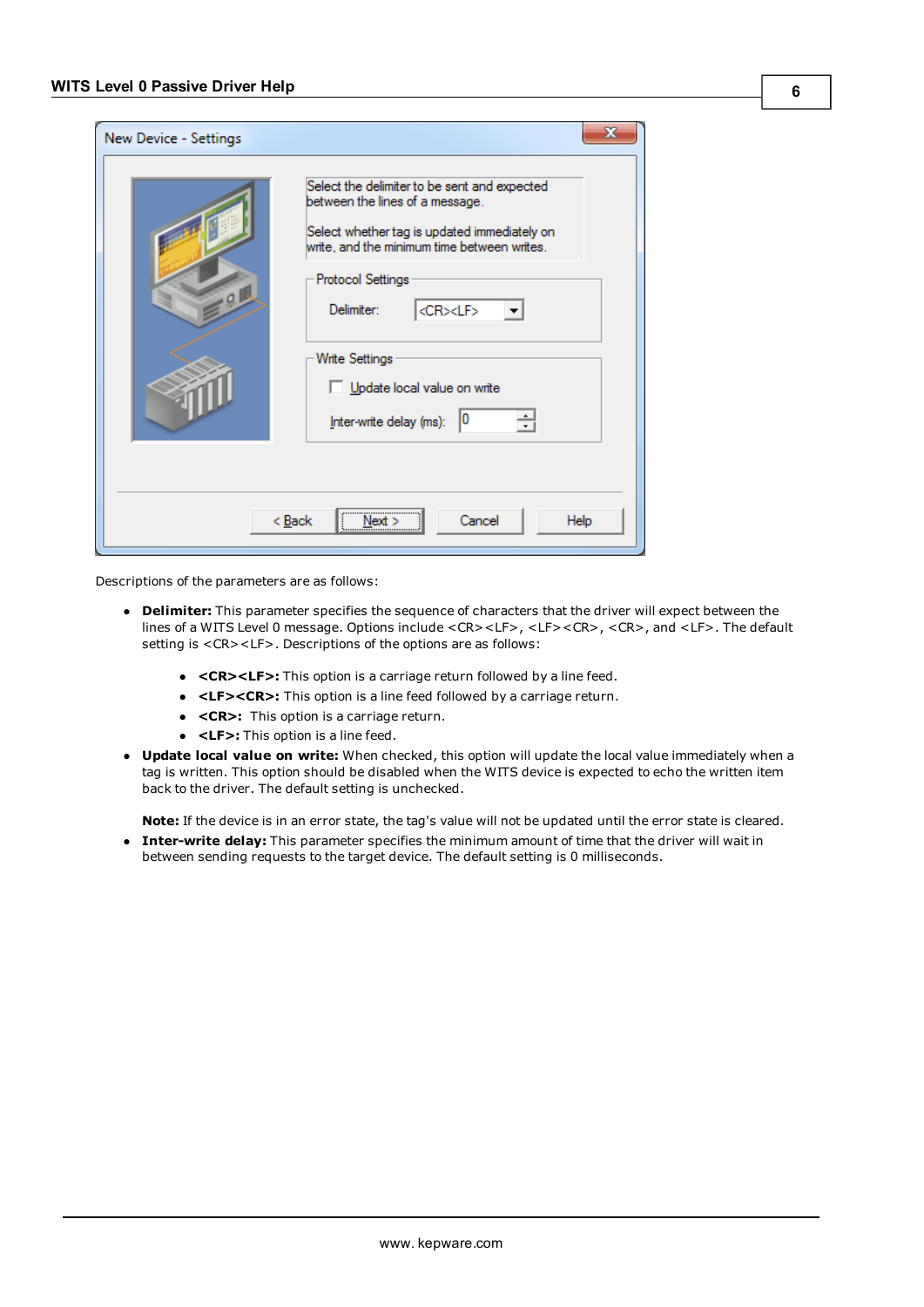| Data Type    | <b>Description</b>                                       |
|--------------|----------------------------------------------------------|
| Short        | Signed 16 bit value                                      |
|              |                                                          |
|              | bit 0 is the low bit                                     |
|              | bit 14 is the high bit                                   |
|              | bit 15 is the sign bit                                   |
| Long         | Signed 32 bit value                                      |
|              |                                                          |
|              | bit 0 is the low bit                                     |
|              | bit 30 is the high bit                                   |
|              | bit 31 is the sign bit                                   |
| <b>DWord</b> | Unsigned 32 bit value                                    |
|              |                                                          |
|              | bit 0 is the low bit                                     |
|              | bit 31 is the high bit                                   |
| Float        | 32 bit floating point value                              |
|              |                                                          |
|              | bit 0 is the low bit                                     |
|              | bit 31 is the high bit                                   |
| String       | Null terminated ASCII string                             |
|              |                                                          |
|              | Strings up to a length of 4096 characters are supported. |

# <span id="page-6-0"></span>**Data Types Description**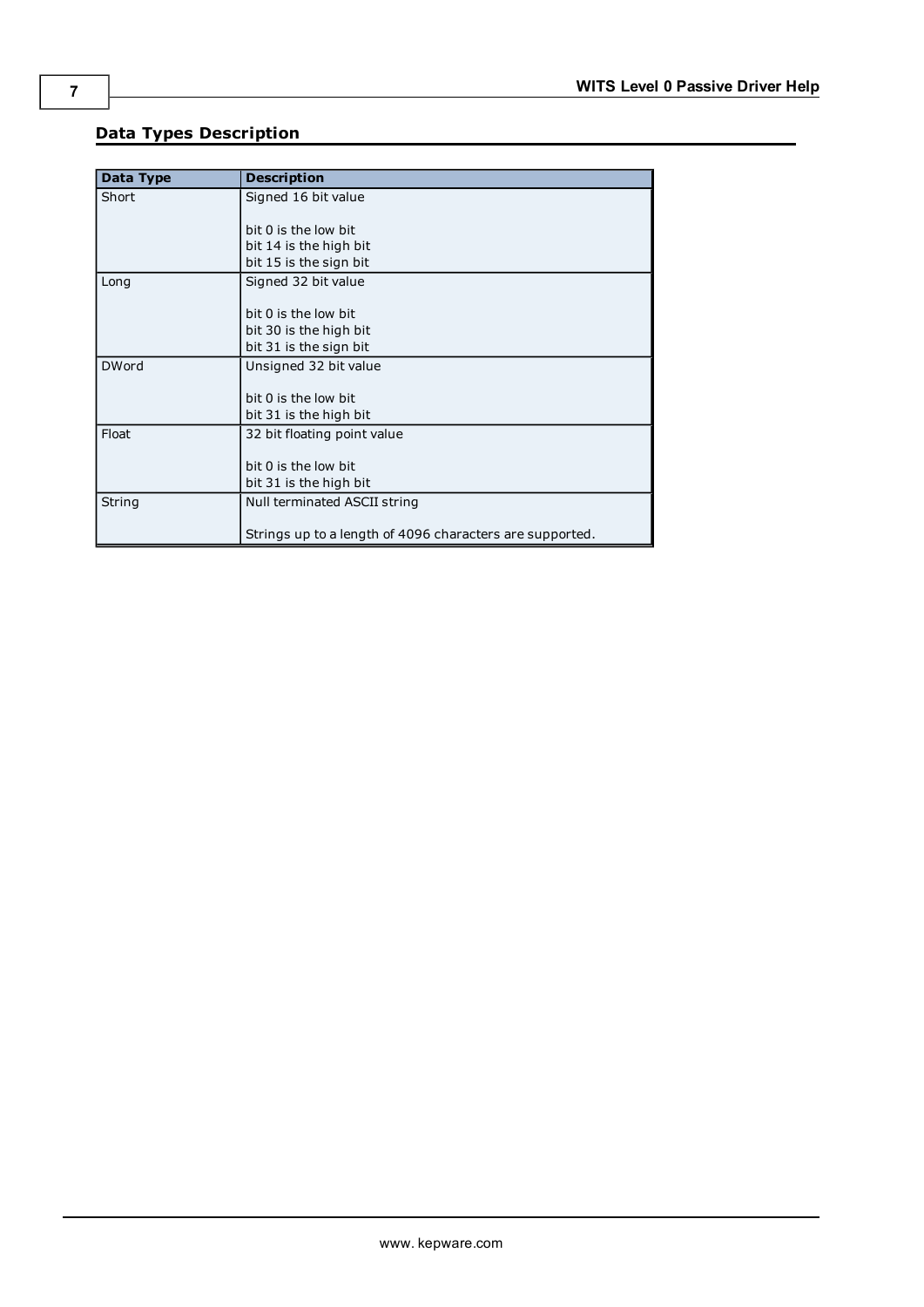#### <span id="page-7-0"></span>**Address Descriptions**

The default data type is displayed in **bold**.

| <b>Address</b> | Range     | Data Type                         | <b>Access</b> |
|----------------|-----------|-----------------------------------|---------------|
| XXXX           | 0001-9999 | Short, DWord, Long, Float, String | Read/Write    |

**Note 1:** The WITS Level 0 Passive Driver supports the full range of addresses between 0001 and 9999. If the address is pre-defined in the WITS specification, the default data type will be equal to the pre-defined item's data type. If the address is not pre-defined, the default data type will be String.

**Note 2:** For more information on pre-defined WITS records, refer to **[W.I.T.S.](http://home.sprynet.com/~carob/) [Wellsite](http://home.sprynet.com/~carob/) [Information](http://home.sprynet.com/~carob/) [Transfer](http://home.sprynet.com/~carob/) [Specification](http://home.sprynet.com/~carob/)**.

**8**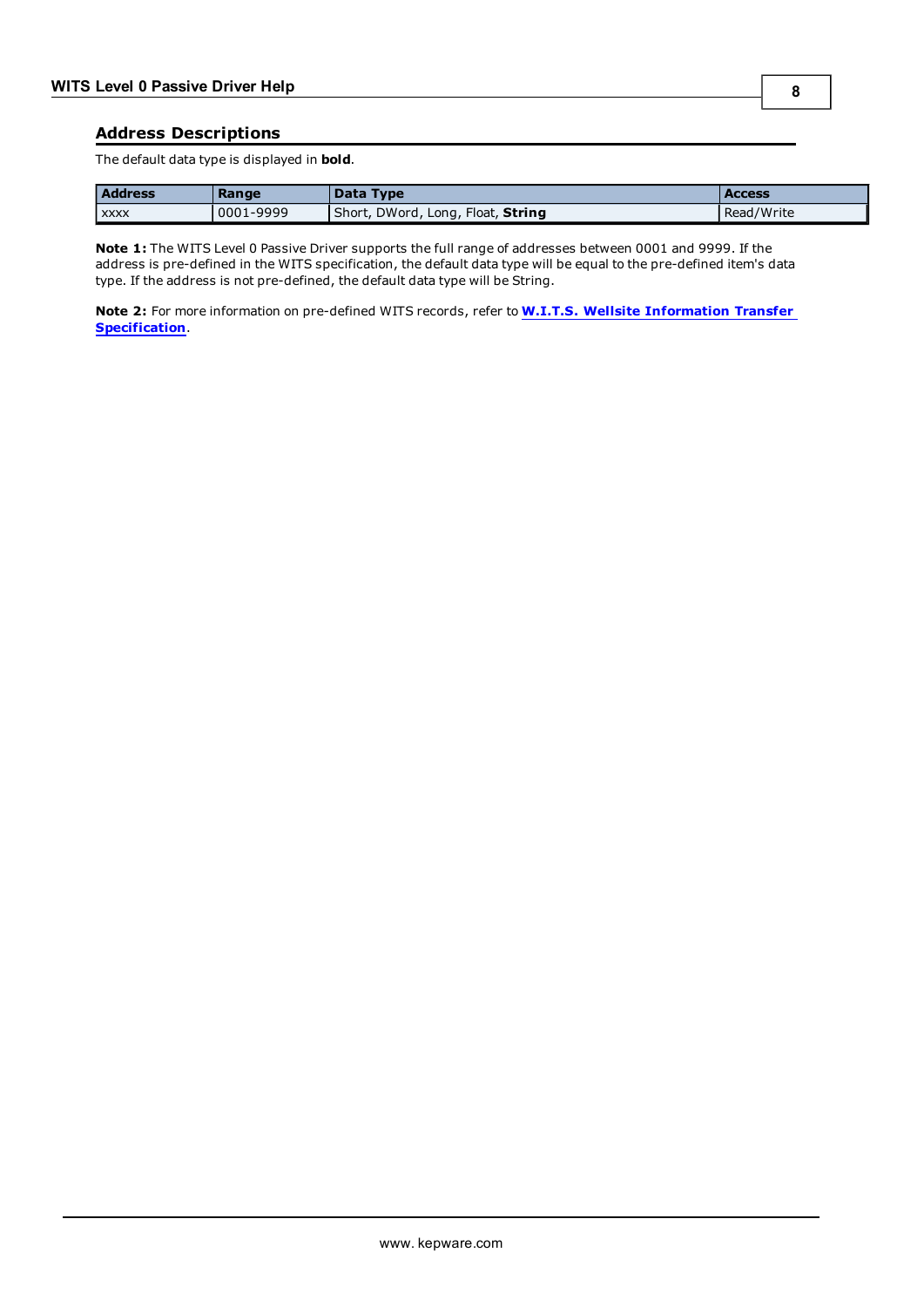## <span id="page-8-0"></span>**Error Descriptions**

The following error/warning messages may be generated. Click on the link for a description of the message.

**[Device](#page-8-1) ['<device](#page-8-1) [name>'](#page-8-1) [item](#page-8-1) ['<WITS](#page-8-1) [ID>',](#page-8-1) [Write](#page-8-1) [value](#page-8-1) [length](#page-8-1) [exceeds](#page-8-1) [maximum](#page-8-1) [frame](#page-8-1) [length.](#page-8-1) [Truncating](#page-8-1) [to](#page-8-1) [1024](#page-8-1) [bytes](#page-8-1) [Device](#page-8-2) ['<device](#page-8-2) [name>',](#page-8-2) [Abandoning](#page-8-2) [current](#page-8-2) [message](#page-8-2) [after](#page-8-2) [<time](#page-8-2) [in](#page-8-2) [ms>](#page-8-2) [ms](#page-8-2) [of](#page-8-2) [inactivity](#page-8-2) [Device](#page-8-3) ['<device](#page-8-3) [name>',](#page-8-3) [Communications](#page-8-3) [have](#page-8-3) [timed](#page-8-3) [out](#page-8-3) [after](#page-8-3) [<time](#page-8-3) [in](#page-8-3) [seconds>](#page-8-3) [seconds](#page-8-3) [of](#page-8-3) [inac](#page-8-3)[tivity](#page-8-3) [Device](#page-9-0) ['<device](#page-9-0) [name>',](#page-9-0) [Invalid](#page-9-0) [delimiter.](#page-9-0) [Expecting](#page-9-0) ['<configured](#page-9-0) [delimiter>'.](#page-9-0) [Discarding](#page-9-0) [remainder](#page-9-0) [of](#page-9-0) [message](#page-9-0) [Device](#page-9-1) ['<device](#page-9-1) [name>',](#page-9-1) [Message](#page-9-1) [parsing](#page-9-1) [error.](#page-9-1) [Discarding](#page-9-1) [remainder](#page-9-1) [of](#page-9-1) [message](#page-9-1) [Device](#page-9-2) ['<device](#page-9-2) [name>',](#page-9-2) [More](#page-9-2) [than](#page-9-2) [4096](#page-9-2) [bytes](#page-9-2) [in](#page-9-2) [item](#page-9-2) ['<WITS](#page-9-2) [ID>'](#page-9-2) [data.](#page-9-2) [Discarding](#page-9-2) [remainder](#page-9-2) [of](#page-9-2) [message](#page-9-2) [Device](#page-9-3) ['<device](#page-9-3) [name>',](#page-9-3) [Non-numeric](#page-9-3) [WITS](#page-9-3) [ID](#page-9-3) [found:](#page-9-3) ['<WITS](#page-9-3) [ID>'.](#page-9-3) [Discarding](#page-9-3) [remainder](#page-9-3) [of](#page-9-3) [mes](#page-9-3)[sage](#page-9-3) [Device](#page-9-4) ['<device](#page-9-4) [name>',](#page-9-4) [Non-printable](#page-9-4) [character](#page-9-4) ['<hex](#page-9-4) [byte>'](#page-9-4) [found](#page-9-4) [in](#page-9-4) [WITS](#page-9-4) [ID.](#page-9-4) [Discarding](#page-9-4) [remainder](#page-9-4) [of](#page-9-4) [message](#page-9-4) [Device](#page-10-0) ['<device](#page-10-0) [name>',](#page-10-0) [Non-printable](#page-10-0) [character](#page-10-0) ['<hex](#page-10-0) [byte>'](#page-10-0) [in](#page-10-0) [item](#page-10-0) ['<WITS](#page-10-0) [ID>'](#page-10-0) [data.](#page-10-0) [Dis](#page-10-0)[carding](#page-10-0) [remainder](#page-10-0) [of](#page-10-0) [message](#page-10-0) [Device](#page-10-1) ['<device](#page-10-1) [name>',](#page-10-1) [Received](#page-10-1) [Null](#page-10-1) [value](#page-10-1) ['<Null](#page-10-1) [value>'](#page-10-1) [for](#page-10-1) [item](#page-10-1) ['<WITS](#page-10-1) [ID>'.](#page-10-1) [Setting](#page-10-1) [tag](#page-10-1) [to](#page-10-1) [bad](#page-10-1) [quality](#page-10-1) [Device](#page-10-2) ['<device](#page-10-2) [name>',](#page-10-2) [Value](#page-10-2) ['<value>'](#page-10-2) [is](#page-10-2) [invalid](#page-10-2) [for](#page-10-2) [item](#page-10-2) ['<WITS](#page-10-2) [ID>'](#page-10-2) [with](#page-10-2) [data](#page-10-2) [type](#page-10-2) ['<data](#page-10-2) [type>'.](#page-10-2) [Setting](#page-10-2) [tag](#page-10-2) [to](#page-10-2) [bad](#page-10-2) [quality](#page-10-2) [Device](#page-10-3) ['<device](#page-10-3) [name>',](#page-10-3) [Value](#page-10-3) ['<value>'](#page-10-3) [out](#page-10-3) [of](#page-10-3) [range](#page-10-3) [for](#page-10-3) [item](#page-10-3) ['<WITS](#page-10-3) [ID>'](#page-10-3) [with](#page-10-3) [data](#page-10-3) [type](#page-10-3) ['<data](#page-10-3) [type>'.](#page-10-3) [Setting](#page-10-3) [tag](#page-10-3) [to](#page-10-3) [bad](#page-10-3) [quality](#page-10-3)**

<span id="page-8-1"></span>**[Unable](#page-10-4) [to](#page-10-4) [write](#page-10-4) [to](#page-10-4) [address](#page-10-4) ['<address>'](#page-10-4) [on](#page-10-4) [device](#page-10-4) ['<device](#page-10-4) [name>'.](#page-10-4) [Invalid](#page-10-4) [socket](#page-10-4)**

# **Device '<device name>' item '<WITS ID>', Write value length exceeds maximum frame length. Truncating to 1024 bytes**

**Error Type:**

Warning

#### **Possible Cause:**

The written value is greater than 1024 characters.

#### **Solution:**

<span id="page-8-2"></span>If truncation is not acceptable, write values that are less than or equal to 1024 characters.

# **Device '<device name>', Abandoning current message after <time in ms> ms of inactivity**

**Error Type:**

Warning

#### **Possible Cause:**

The connection with the device was lost partway through message reception.

#### **Solution:**

1. Ensure that the device is sending valid WITS Level 0 messages.

2. Ensure that the connection with the device is reliable.

<span id="page-8-3"></span>3. Adjust the value of the Inter-Character Timeout parameter.

# **Device '<device name>', Communications have timed out after <time in seconds> seconds of inactivity**

#### **Error Type:**

Warning

# **Possible Cause:**

The connection with the device has not been established or has been lost.

#### **Solution:**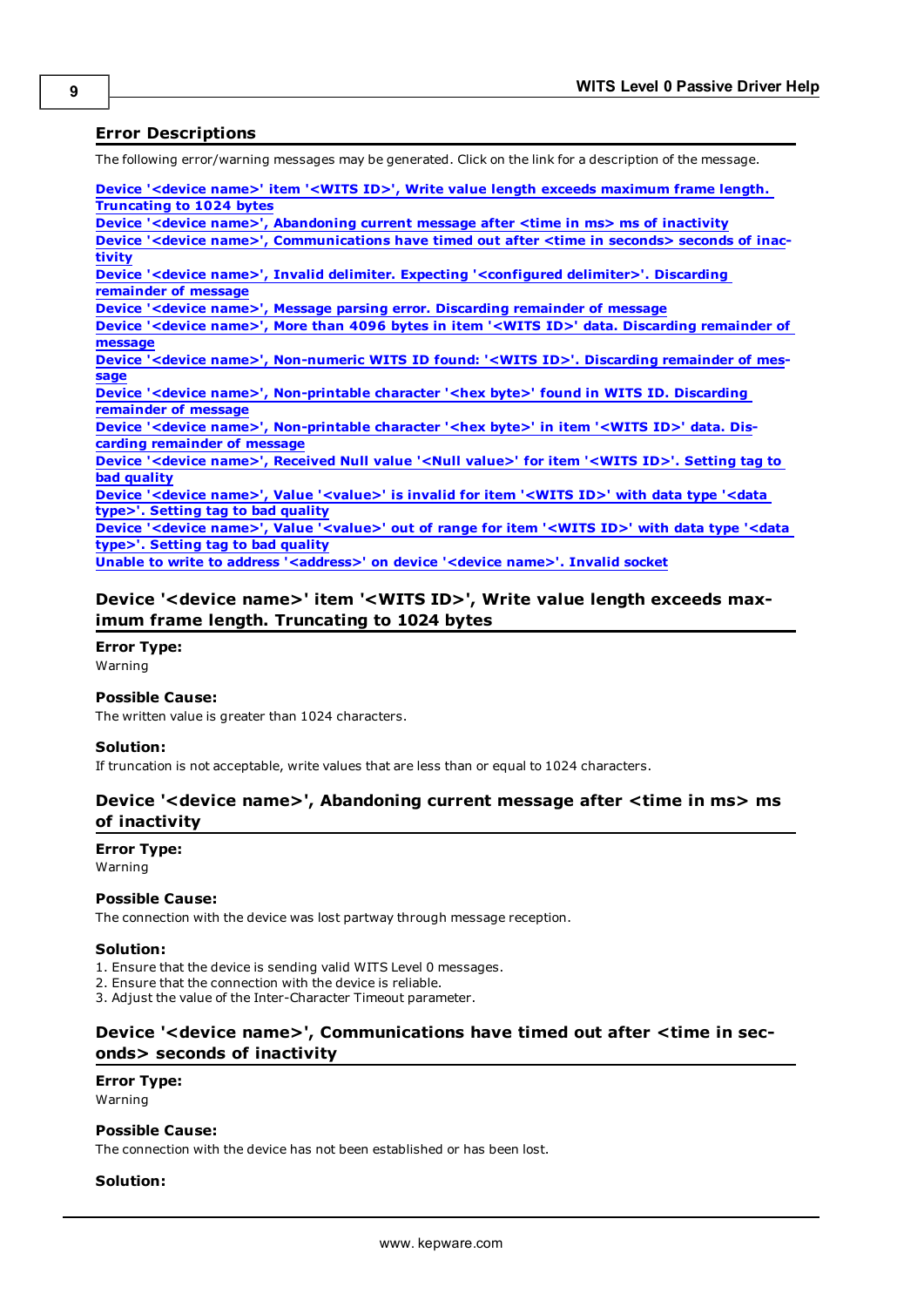1. Verify the connection with the device.

<span id="page-9-0"></span>2. Adjust the value of the Communication Timeout parameter.

# **Device '<device name>', Invalid delimiter. Expecting '<configured delimiter>'. Discarding remainder of message**

#### **Error Type:**

Warning

#### **Possible Cause:**

The delimiter sent by the device is not equal to the delimiter that was configured.

#### **Solution:**

<span id="page-9-1"></span>Ensure that the delimiter sent by the device is equal to the delimiter that was configured.

# **Device '<device name>', Message parsing error. Discarding remainder of message**

#### **Error Type:**

Warning

#### **Possible Cause:**

An incorrect character was received when a header (&&) or trailer (!!) was expected.

#### **Solution**

<span id="page-9-2"></span>Verify that the data being sent follows the WITS Level 0 protocol.

# **Device '<device name>', More than 4096 bytes in item '<WITS ID>' data. Discarding remainder of message**

**Error Type:**

Warning

### **Possible Cause:**

A line of data is greater than 4096 bytes long.

#### **Solution:**

<span id="page-9-3"></span>Reduce the data sent by WITS Level 0 devices to 4096 bytes or fewer.

# **Device '<device name>', Non-numeric WITS ID found: '<WITS ID>'. Discarding remainder of message**

#### **Error Type:**

Warning

#### **Possible Cause:**

1. A non-numeric character was received as part of a WITS ID. This may be due to noise on the transmission medium or an invalid WITS ID being sent by the device. 2. The configured delimiter is part of, but not equal to, the delimiter sent by the device.

#### **Solution:**

1. Ensure that the WITS device only transmits numeric WITS IDs.

<span id="page-9-4"></span>2. Ensure that the delimiter is correctly configured.

# **Device '<device name>', Non-printable character '<hex byte>' found in WITS ID. Discarding remainder of message**

# **Error Type:**

Warning

# **Possible Cause:**

1. A non-printable character was received in a WITS ID. This may be due to noise on the transmission medium or an invalid WITS ID being sent by the device.

2. The configured delimiter is part of, but not equal to, the delimiter sent by the device.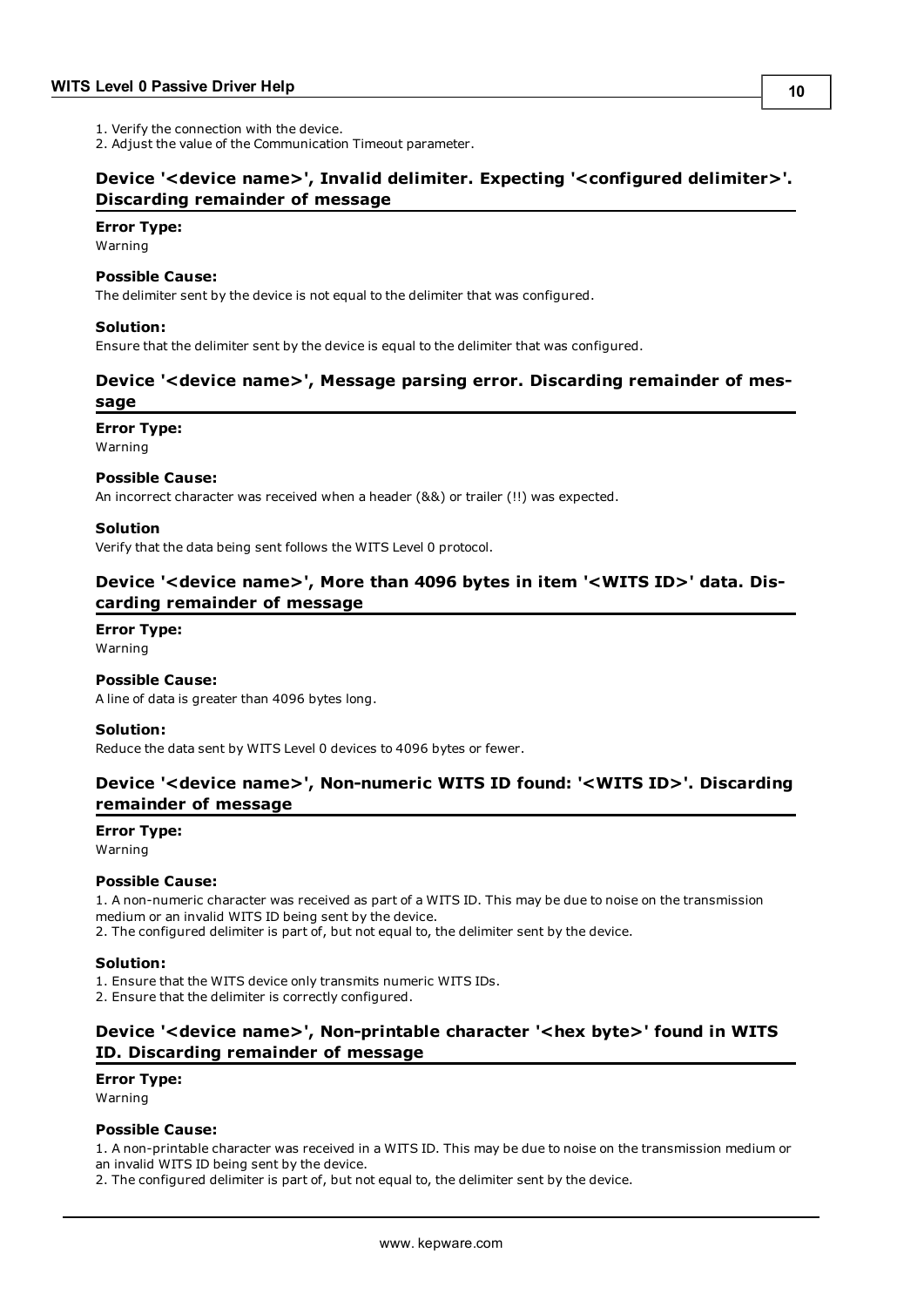#### **Solution:**

1. Ensure the WITS device transmits only printable ASCII characters.

<span id="page-10-0"></span>2. Ensure that the delimiter is correctly configured.

# **Device '<device name>', Non-printable character '<hex byte>' in item '<WITS ID>' data. Discarding remainder of message**

#### **Error Type:**

Warning

#### **Possible Cause:**

A non-printable character was received in the value of an item. This may be due to noise on the transmission medium or an invalid value being sent by the device.

#### **Solution:**

<span id="page-10-1"></span>Ensure that the WITS device only transmits printable ASCII characters.

# **Device '<device name>', Received Null value '<Null value>' for item '<WITS ID>'. Setting tag to bad quality**

## **Error Type:**

Warning

#### **Possible Cause:**

Either -8888 or -9999 was received as the value of an item.

#### **Solution:**

<span id="page-10-2"></span>Ensure that the Null value transmission was expected.

# **Device '<device name>', Value '<value>' is invalid for item '<WITS ID>' with data type '<data type>'. Setting tag to bad quality**

#### **Error Type:**

Warning

#### **Possible Cause:**

A tag with a numeric data type received a value from a device with a non-numeric character.

#### **Solution:**

<span id="page-10-3"></span>Ensure that the data sent by the device is valid, and that the appropriate data type is configured.

# **Device '<device name>', Value '<value>' out of range for item '<WITS ID>' with data type '<data type>'. Setting tag to bad quality**

#### **Error Type:**

Warning

#### **Possible Cause:**

The received data is outside the range of values allowed for the configured numeric data type.

#### **Solution:**

<span id="page-10-4"></span>Ensure that the data sent by the device is valid, and that the appropriate data type is configured.

## Unable to write to address '<address>' on device '<device name>'. Invalid **socket**

#### **Error Type:**

Error

#### **Possible Cause:**

When using unsolicited Ethernet Encapsulation, the WITS device's address will be unknown until the first message is received from the device. This error message occurs when a write is made to one of the device's items before its address is known.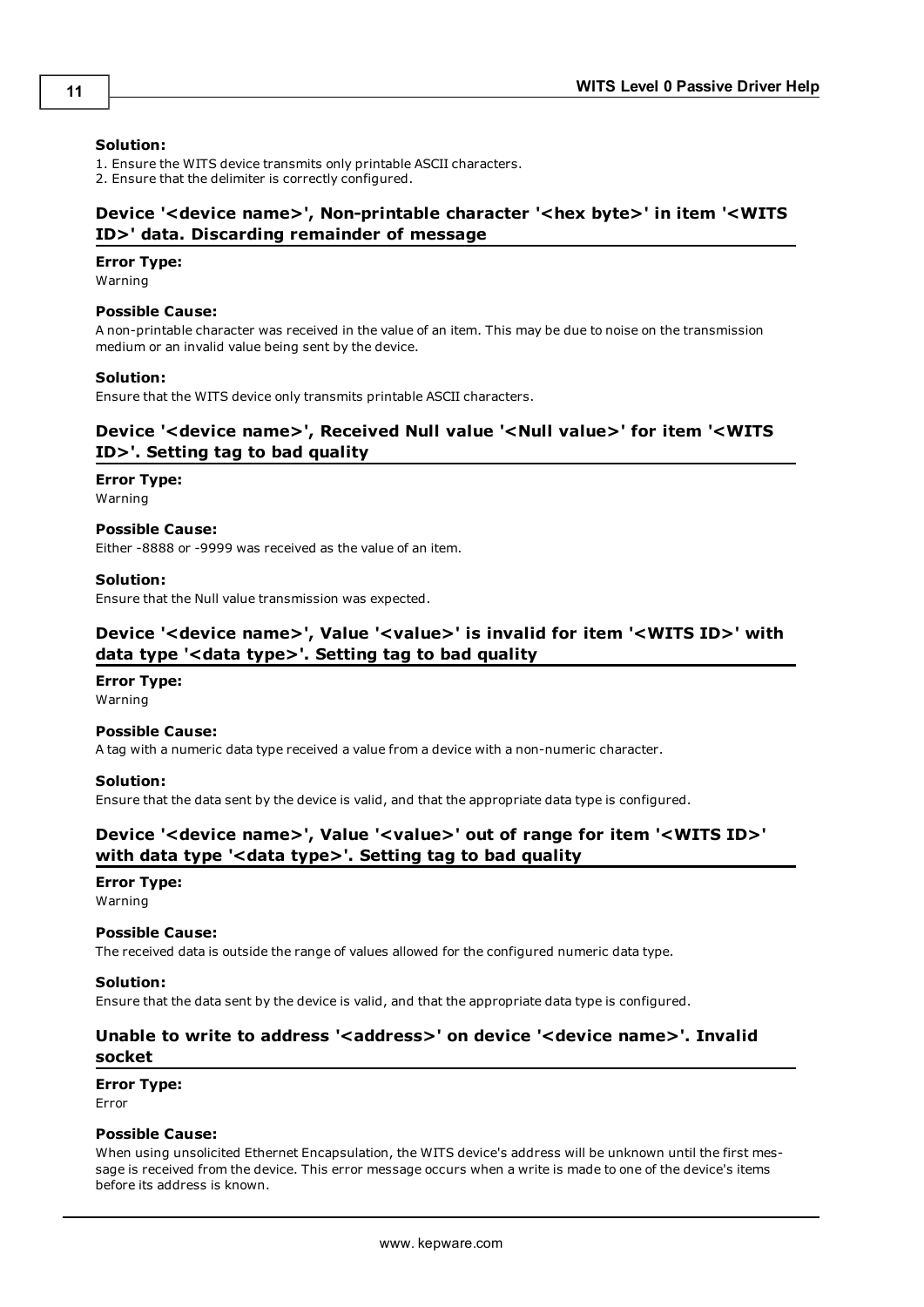# **Solution:**

When the driver is configured for unsolicited Ethernet Encapsulation, users should ensure that writes are only made after the WITS device has sent a message to the driver.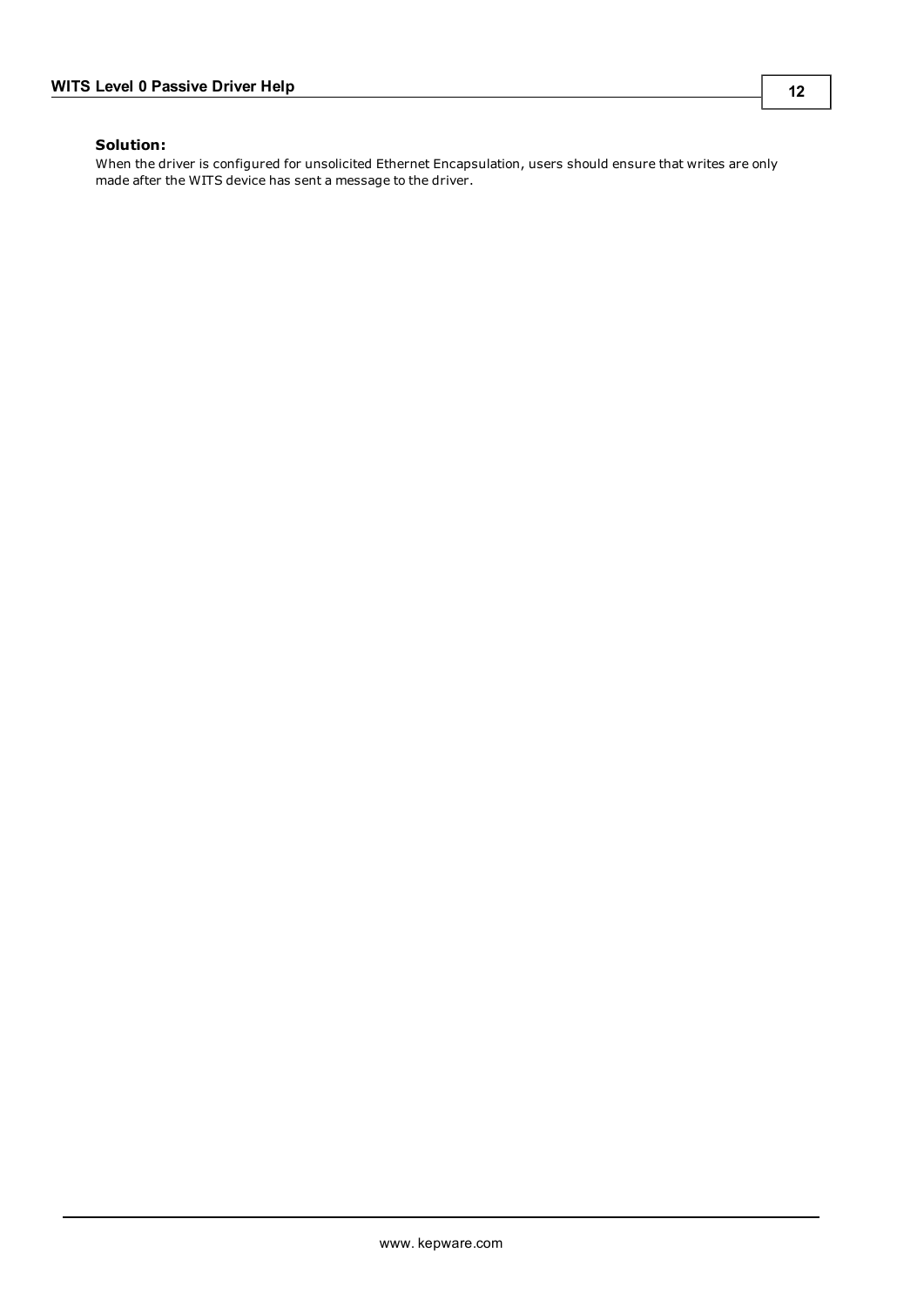# <span id="page-12-0"></span>**Index**

# **A**

|--|--|

# **C**

# **D**

| Device ' <device name="">' item '<wits id="">', Write value length exceeds maximum frame  9</wits></device>                                                |    |
|------------------------------------------------------------------------------------------------------------------------------------------------------------|----|
| Device ' <device name="">', Abandoning current message after <time in="" ms=""> ms of inactivity 9</time></device>                                         |    |
| Device ' <device name="">', Communications have timed out after <time in="" seconds=""> seconds 9</time></device>                                          |    |
| Device ' <device name="">', Invalid delimiter. Expecting '<configured delimiter="">'. Discarding  10</configured></device>                                 |    |
| Device ' <device name="">', Message parsing error. Discarding remainder of message 10</device>                                                             |    |
| Device ' <device name="">', More than 4096 bytes in item '<wits id="">' data. Discarding  10</wits></device>                                               |    |
| Device ' <device name="">', Non-numeric WITS ID found<br/>'<wits id="">'. Discarding remainder of message</wits></device>                                  | 10 |
| Device ' <device name="">', Non-printable character '<hex byte="">' found in WITS ID. Discarding 10</hex></device>                                         |    |
| Device ' <device name="">', Non-printable character '<hex byte="">' in item '<wits id="">' data. Dis- 11</wits></hex></device>                             |    |
| Device ' <device name="">', Received Null value '<null value="">' for item '<wits id="">'. Setting  11</wits></null></device>                              |    |
| Device ' <device name="">', Value '<value>' is invalid for item '<wits id="">' with data type '<data 11<="" td=""><td></td></data></wits></value></device> |    |
| Device ' <device name="">', Value '<value>' out of range for item '<wits id="">' with data type  11</wits></value></device>                                |    |
|                                                                                                                                                            |    |